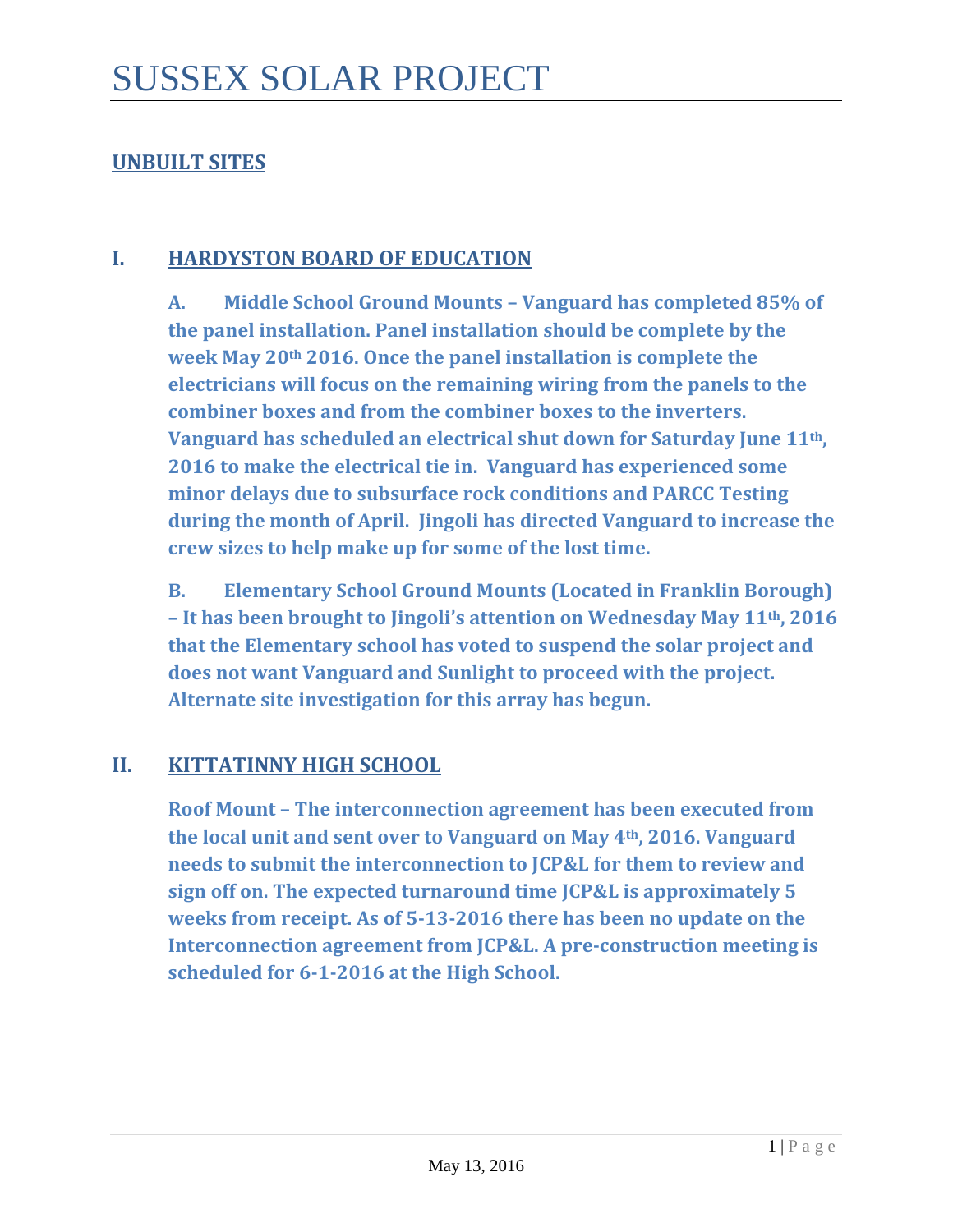## SUSSEX SOLAR PROJECT

#### **III. SPARTA BOARD OF EDUCATION**

**Middle School Ground Mounts –– The interconnection agreement has been executed from the local unit and sent over to Vanguard on May 1st, 2016. Vanguard needs to submit the interconnection to JCP&L for them to review and sign off on. The expected turnaround time JCP&L is approximately 5 weeks from receipt. As of 5-13-2016 there has been no update on the Interconnection agreement from JCP&L. Jingoli has reached out to Sparta BOE to schedule a pre-construction meeting for the week of 5-21-2016.**

#### **IV. SUSSEX VO-TECH**

**A. Ground Mounts – Post installation has been completed. Trenching work has started on the North array. And racking installation has started on the south array.** 

**B. Roof Mount – Vanguard did receive permits on Wednesday April 27th, 2016. Construction on this array will not start until the school is out for summer break so as not to disrupt students and staff.**

#### **V. Valley Road School Roof Mount**

**On Thursday May 12th, 2016 the Valley road school has accepted the proposal for the roof mount. Sunlight, Vanguard and Jingoli will be making efforts to formally get this project into the EPC contract. Vanguard will begin with the electrical engineering as well as any structural analysis that needs to be done.**